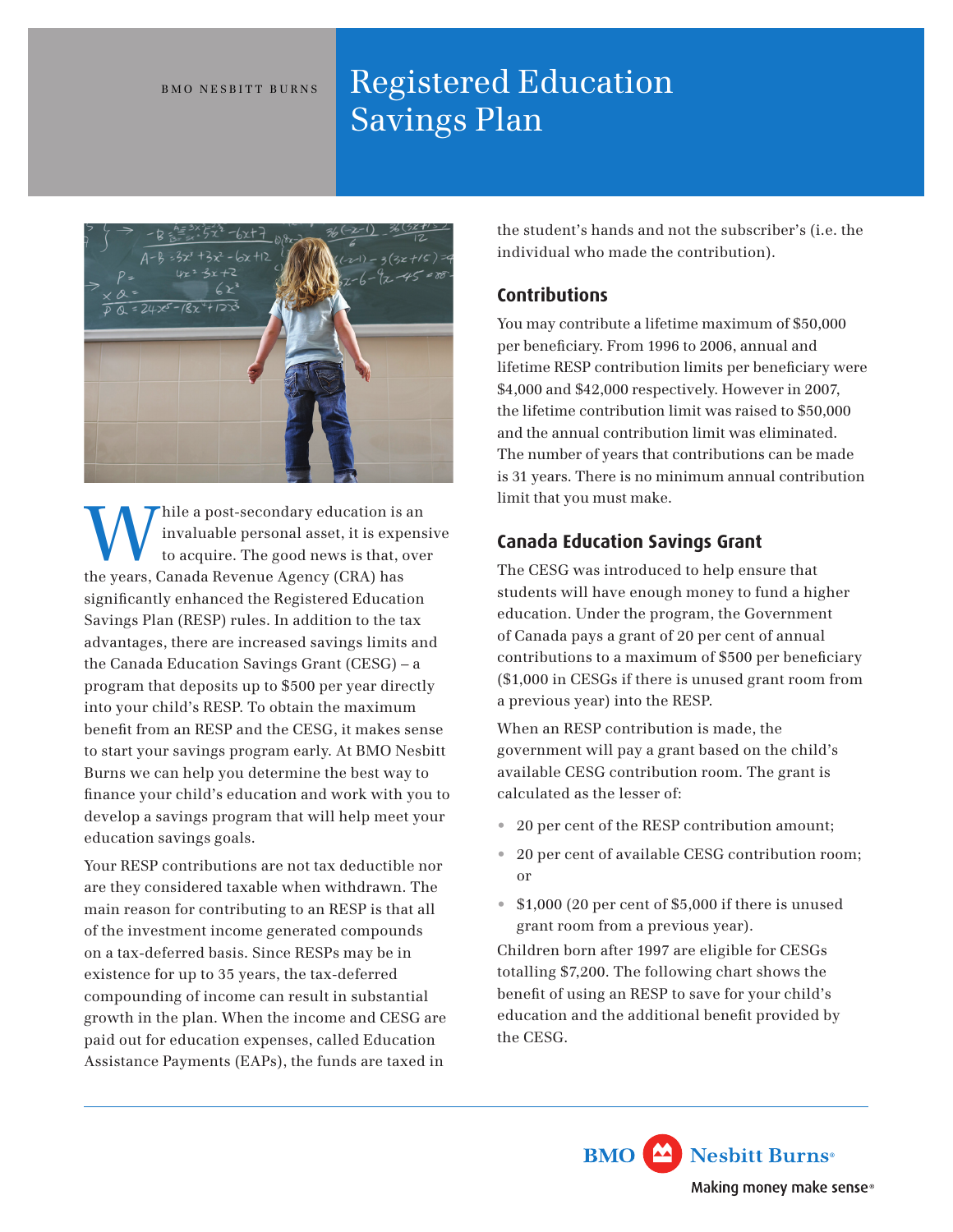

**Comparison of Growth Using an RESP,** 

If you are in a 46 per cent tax bracket and invested \$2,000 per year at six per cent for 18 years inside an RESP, you would accumulate \$65,520 versus only \$49,407 if the \$2,000 was invested outside an RESP. If the RESP received the CESG each year, the RESP would be worth a total of \$78,624 after 18 years. By combining the benefits of an RESP and the CESG you could accumulate over 60 per cent more money than saving for your child's education outside an RESP.

## **Multiple Beneficiaries**

Assume a total of \$8,000 of CESG was paid into a family plan with two beneficiaries (\$4,000 of CESG received for each beneficiary). If only one beneficiary pursues post-secondary education, \$7,200 of grant money can be paid to that beneficiary even if the beneficiary only earned \$4,000 in grants. The remaining \$800 would have to be repaid to the government. However, only the CESGs would have to be repaid, not the income earned on the CESG.

## **Contributions and the CESG**

Beginning in 1998, regardless of whether or not they have an RESP, every child under age 18 who is a Canadian resident will accumulate \$400 (between 1998 to 2006) and \$500 (from 2007 going forward) of CESG contribution room. Unused CESG contribution room is carried forward and used when RESP contributions are made in future years.

| Year | <b>RESP</b><br><b>Contribution</b> | <b>Actual CESG</b><br>Paid to the<br><b>RESP</b> | <b>CESG Room</b><br>Available at<br><b>Year End</b> |
|------|------------------------------------|--------------------------------------------------|-----------------------------------------------------|
| 2007 | \$5,000                            | \$1,000                                          | \$1,900                                             |
| 2008 | \$5,000                            | \$1,000                                          | \$1,400                                             |
| 2009 | \$5,000                            | \$1,000                                          | \$900                                               |
| 2010 | \$5,000                            | \$1,000                                          | \$400                                               |
| 2011 | \$5,000                            | \$900                                            | \$0                                                 |
| 2012 | \$5,000                            | \$500                                            | \$0                                                 |

For example, a father has a daughter who was born in 2001 and he does not open an RESP for her until the year 2007 when she is six. The child will have \$2,900 (\$400 for each year from 2001–2006 and \$500 for 2007) of CESG contribution room available. If the father contributes \$5,000 to an RESP for his daughter in 2007, a CESG of \$1,000 (20 per cent x \$5,000) will be paid into the plan. The child will still have \$1,900 (\$2,900 minus \$1,000) of CESG contribution room available that can be carried forward for use in a future year. If the father then contributes \$5,000 to the RESP in 2008, 2009, 2010 and 2011, additional CESGs of \$1,000 will be paid into the plan each year until 2011 when only \$900 will be paid. Since there would be no more CESG contribution room carried forward into 2011, even if the father contributes \$5,000 in 2012, the CESG payment would be only \$500.

Nesbitt Burns<sup>®</sup> **BMO** Making money make sense®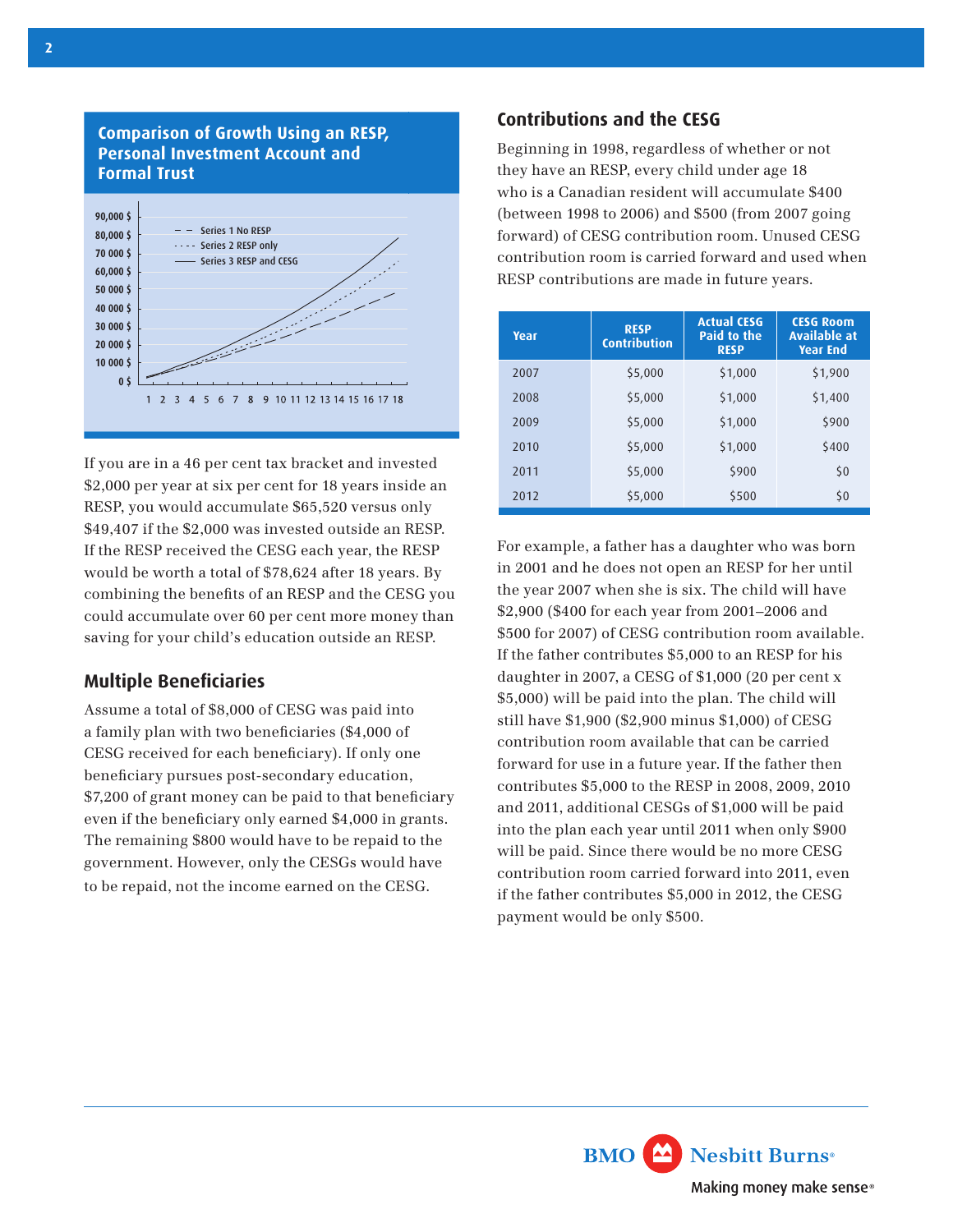While unused CESG contribution room may be carried forward for use in future years, RESP contributions made in one year that exceed the available CESG contribution room cannot be carried forward and applied to a future year. For example, if the subscriber makes a \$3,000 RESP contribution this year and the child has \$2,000 of available CESG contribution room, a \$500 (\$2,500 x 20 percent) CESG payment will be paid into the plan. Next year, if a \$1,500 RESP contribution is made, a CESG of \$300 (\$1,500 x 20 per cent) will be paid into the plan. The extra \$1,000 contributed to the RESP in the prior year cannot be carried forward to help qualify for the full CESG payment in a future year.

# Contribution requirements for beneficiaries who are 16 or 17 years old

Since the CESG has been designed to encourage long term savings for post-secondary education, there are specific contribution requirements for beneficiaries who attain 16 or 17 years of age. RESPs for beneficiaries 16 and 17 years of age can only receive CESG if at least one of the following two conditions is met:

- a minimum of \$2,000 of contributions has been made to, and not withdrawn from, RESPs in respect of the beneficiary before the year in which the beneficiary attains 16 years of age; or
- a minimum annual contributions of at least \$100 has been made to, and not withdrawn from, RESPs in respect of the beneficiary in any four years before the year in which the beneficiary attains 16 years of age.

This means that you must start to save in RESPs for your child before the end of the calendar year in which the beneficiary attains 15 years of age in order to be eligible for the CESG.

# **Enhanced Benefits for RESPs**

# Canada Learning Bond

Government of Canada has introduced a Canada Learning Bond (CLB) for children born after December 31, 2003 in families entitled to the National Child Benefit (NCB) supplement for their child. The CLB is a grant that is paid into the child's RESP. It consists of an initial sum of \$500 and for subsequent years, annual payments of \$100 for up to 15 years for each year the family is entitled to the NCB supplement for the child.

## Enhanced CESG

The 20 percent CESG may be increased to 30 percent on the first \$500 contribution for families with less than approximately \$85,000 of annual income and to 40 percent for families with less than approximately \$42,000 of annual income (the annual income amounts are adjusted yearly based on the rate of inflation).

# Alberta Centennial Education Savings Plan

The province of Alberta has introduced the Alberta Centennial Education Savings Plan that provides for a grant to all children born in Alberta on or after January 1, 2005, to be used to open an RESP. The grant provides for \$500 in the year of birth with additional \$100 grants available to those children at ages eight, eleven, and fourteen.

## Quebec Education Savings Incentive

Each year, an RESP account can receive an amount equal to 10% of the net contributions paid into it over the course of a year, up to a maximum of \$250. To help low-income families, an increase of up to \$50 per year, calculated on the basis of family income, may be added to the basic amount.

Under the Quebec Education Savings Incentive, a single beneficiary cannot be granted more than \$3,600 for all of the RESPs of which the child is beneficiary.

> **BMO** Nesbitt Burns<sup>®</sup> Making money make sense®